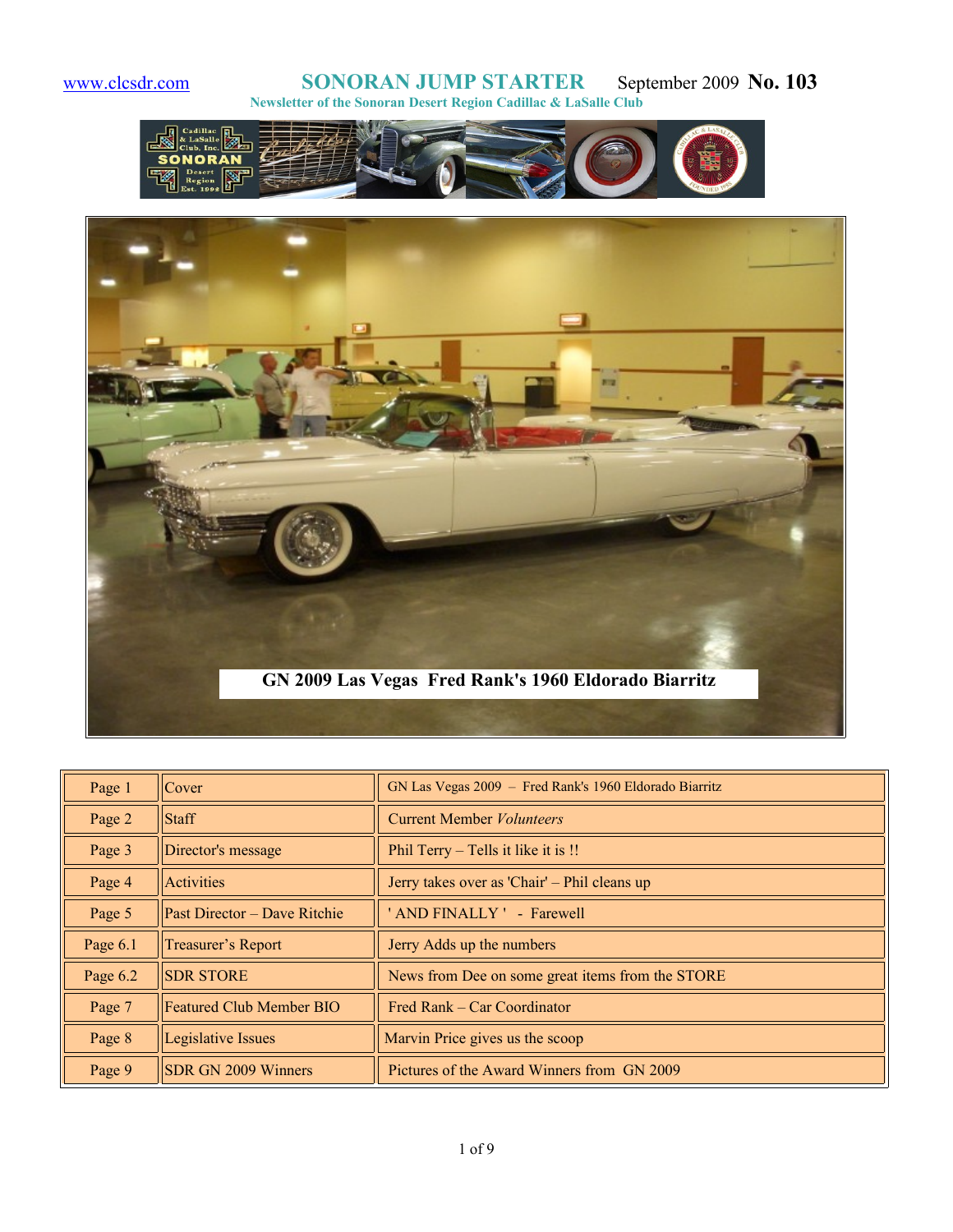

## **Disclaimer & Member Volunteers**

### **Editorial Policy:**

The Sonoran Jump Starter is an official publication of the Cadillac & LaSalle Club-Sonoran Desert Region (C&LCSDR), Scottsdale Arizona. The Sonoran Jump Starter will be published 4 times yearly. The materials published are those submitted by members of the C&LCSDR. The opinions expressed are by those members of the club and do not necessarily express the opinion or position of the Board of Directors or other members of the C&LCSDR. The Sonoran Jump Starter reserves right to accept or decline materials for publication.

#### **Submittal Policy:**

Deadline of all submittals will be the 15th of the preceding month of publication. Publication dates are Marchl, June, September and December of each year

#### **Board Members:**

| <b>POSITION</b>             | <b>NAME</b>           | <b>PHONE#</b> | <b>MOBIL#</b> |
|-----------------------------|-----------------------|---------------|---------------|
| <b>Director</b>             | <b>Phil Terry</b>     | 602-840-4308  |               |
| <b>Asst-Director</b>        | <b>Rosemary Price</b> | 480-429-6997  |               |
| <b>Treasurer</b>            | <b>Jerry McGilsky</b> | 480-219-2888  |               |
| <b>SDR STORE</b>            | Dee Pelligrini        |               |               |
| <b>Editor-Past Director</b> | <b>Pete Hilgeman</b>  | 480-488-1963  | 480-785-6636  |
| <b>Membership</b>           | <b>Paul Lopresto</b>  |               |               |
| Legislative Issues          | <b>Mary Price</b>     | 480-429-6997  |               |
| <b>Car Coordinator</b>      | <b>Fred Rank</b>      |               |               |
| <b>Past Director</b>        | <b>Fred Lee</b>       | 623-516-0299  | 623-694-2331  |
| <b>Past Director</b>        | <b>Dave Dubie</b>     | 480-998-4749  | 602-910-1920  |
| <b>Past Director</b>        | <b>Dave Ritchie</b>   |               |               |

#### **Cadillaction:**

General Membership meetings are held on the  $2<sup>nd</sup>$  Tues of each month except August – unless otherwise notified by the Director.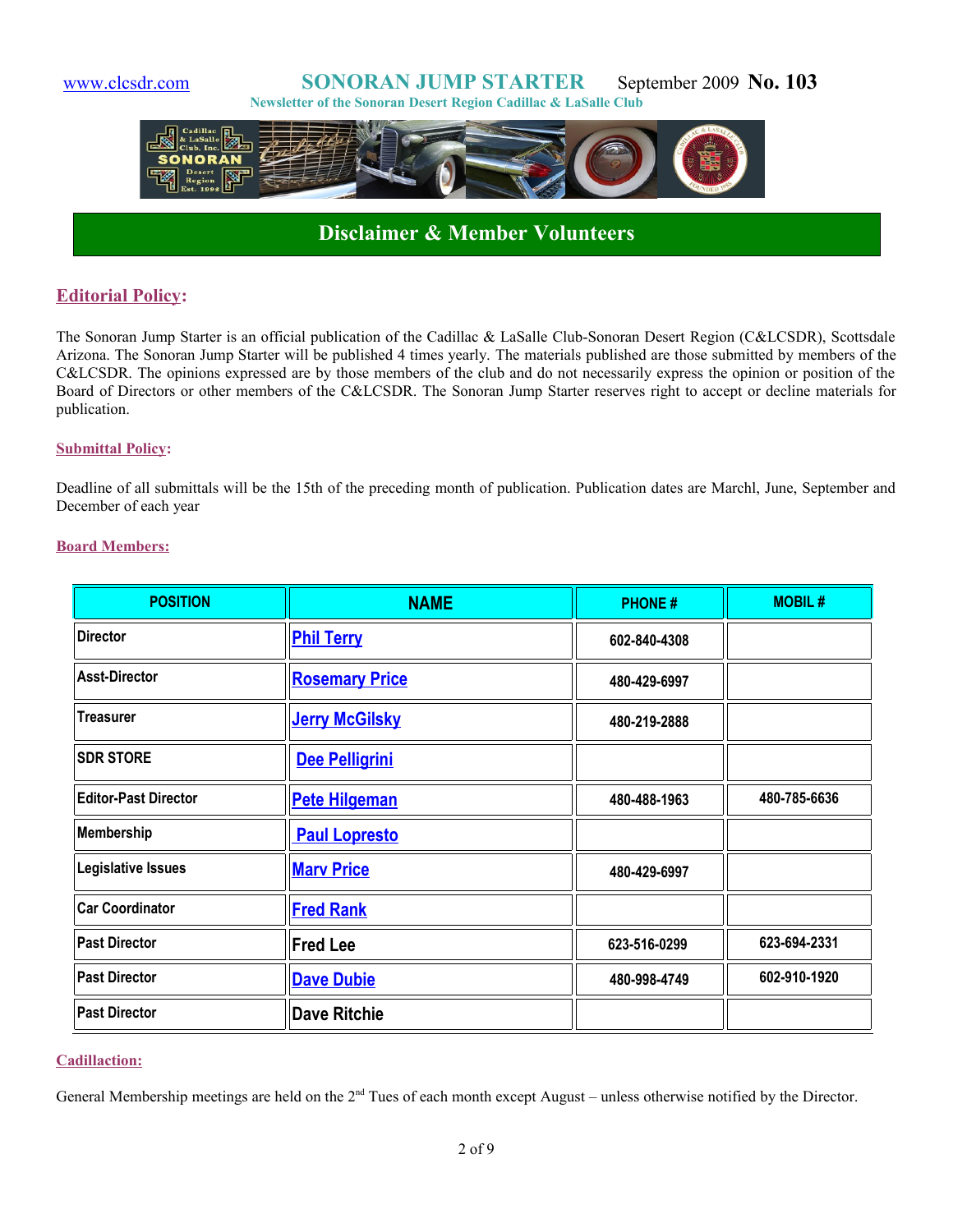



**DIRECTOR'S MESSAGE Phil Terry - Dir**

**CHANGING THE GUARD –**

**A couple of years ago, when the club was re-organized by Dave Ritchie, I was honored to be joining the Board of Directors. My job was fun and Sandi & I got to know some great people…better. I'm glad they're staying on to help me find my way on this "Road Trip". Okay, so I'm in the driver's seat. Dave has passed the keys and we're on our way. Jerry's riding shotgun as Assistant Director and Chairman of the new "Activities Committee". Dee has stepped up as Secretary as well as fashion diva. We know she can handle it. With Pete publishing the "Jump Starter", Marv on the Legislative Issues, Paul on Membership and**



**Fred as the Car Wrangler….away we go…. Remember that "Activities Committee"? Well, that's how we want to "git'er done"! Dick Kocher, Bob Joslyn, Tom Hodges, Dee & Don Pellegrini and Sandi & I have already volunteered to help Jerry bring on the fun! We'll be counting on your participation too; suggestions and "hosting" an event are in your future!!**

**I'm NOT about "change"; I'm all about "Continuous Improvement".** 

**Come on along for the ride,**

**Phil** 

| <b>PRIMARY DIVISION</b> |                                               |  |                                                           |                                        |  |  |  |
|-------------------------|-----------------------------------------------|--|-----------------------------------------------------------|----------------------------------------|--|--|--|
| $P-02$                  |                                               |  | 1924-1935 CADILLAC V-8   1ST PLACE   WILLIAM W. HOCHGRAEF | <b>1926 CADILLAC COUPE</b>             |  |  |  |
| $P-0.5$                 | 1939-1940 CADILLAC V-8 3RD PLACE MARVIN PRICE |  |                                                           | <b>1940 CADILLAC COUPE</b>             |  |  |  |
| SP-11                   | 1941 CADILLAC                                 |  | 2ND PLACE DONALD PELLEGRINI                               | <b>1941 CADILLAC COUPE</b>             |  |  |  |
| $P-11$                  | 1941 CADILLAC                                 |  | <b>3RD PLACE MARVIN PRICE</b>                             | 1941 CADILLAC 4-DOOR                   |  |  |  |
| $P-15$                  | <b>1954-1956 CADILLAC</b>                     |  | <b>1ST PLACE   PHILLIP TERRY</b>                          | <b>1954 CADILLAC COUPE DEVILLE</b>     |  |  |  |
| $P-15$                  | <b>1954-1956 CADILLAC</b>                     |  | <b>3RD PLACE NEIL RICKLEFS</b>                            | <b>1956 CADILLAC ELDORADO SEVILLE</b>  |  |  |  |
| $P-18$                  | <b>1959-1960 CADILLAC</b>                     |  | 2ND PLACE FRED RANK                                       | <b>1960 CADILLAC ELDORADO BIARRITZ</b> |  |  |  |
| $P-22$                  | <b>1967-1970 CADILLAC NS</b>                  |  | <b>2ND PLACE PHILLIP TERRRY</b>                           | <b>1967 CADILLAC DEVILLE CNV</b>       |  |  |  |
| $P-28$                  | <b>1985-1999 CADILLAC</b>                     |  | <b>1ST PLACE   DAVID J. DUBIE</b>                         | <b>1991 CADILLAC BROUGHAM SEDAN</b>    |  |  |  |

#### **SDR CLUB MEMBERS WINNING AT THE GN- LAS VEGAS 2009 PRIMARY DIVISION**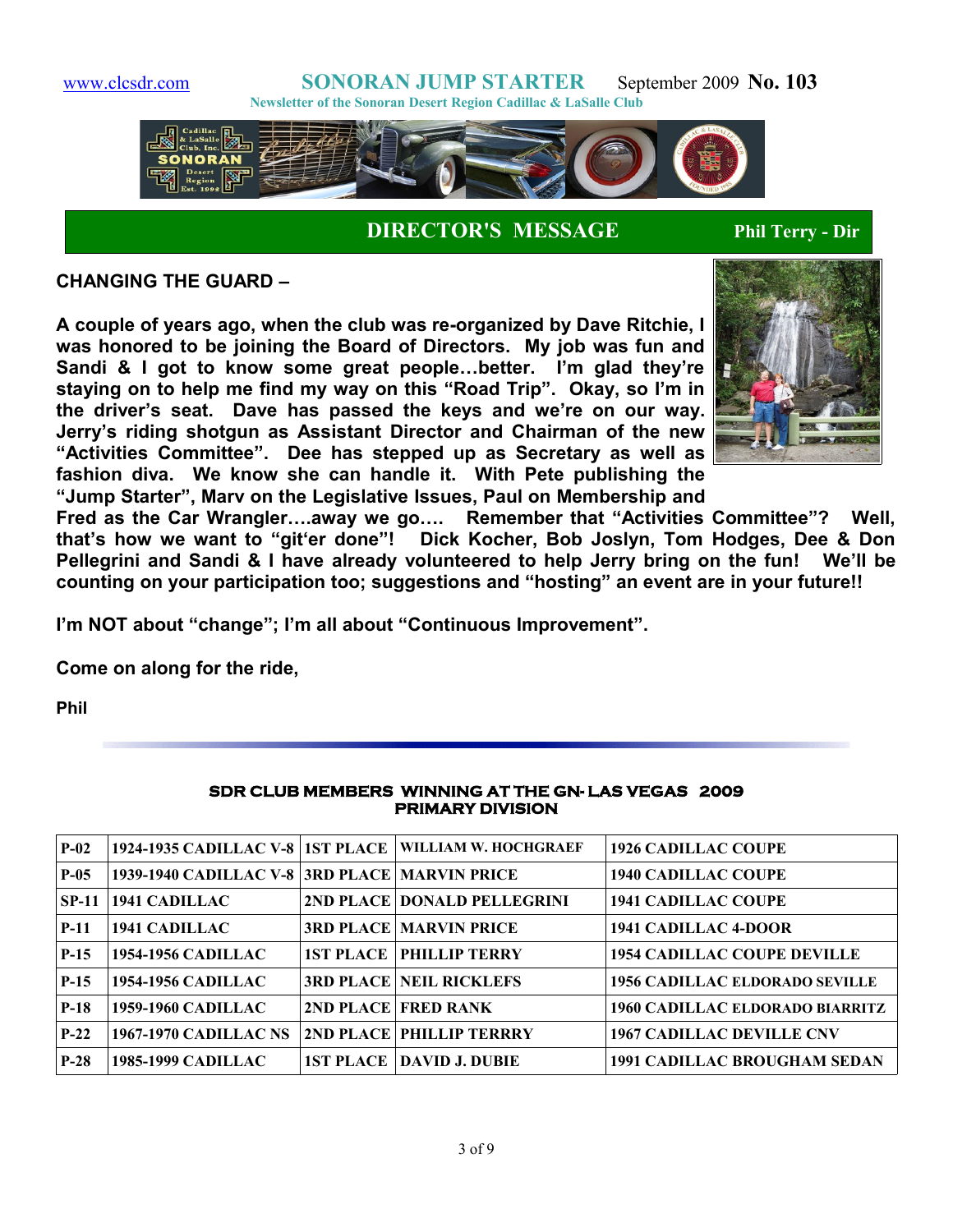

**Well, you've heard the rumors and it's true, I'm your new Director. More on that on the Director's page….Now, for my final report…**

**The RSVPs for the Desert Sweet Shrimp Farm tour and Space Age lunch were too few for a bus. We downsized to a 15 passenger van with the back seat out for ice chests. I now see why this is the chosen vehicle for a "coyote limo". Seven CLCers and John & Sheila Marks from the Packard Club headed west on a dark and cloudy July morning. We took the scenic route past Lewis Prison, the olive groves and dairy farms. The tour and films were over quickly, and then we loaded up with frozen steak, shrimp and dry ice. Lunch at the Space Age Café was as tasty as I remembered and I've always liked the murals.**

**By now, you've seen the August "Self Starter" photos and judging results. The SDR really made off with the awards! Congratulations to Bill, Marv, Don, Neil, Fred, Dave and yours truly for bringing home all that "iron" to Arizona. I'm sorry to see the editors didn't give Mike Kosters credit for the gorgeous black '54 Eldorado on page 8. Check out the SDR shirt ad on page 16!**

**The August "No Meeting" meeting at Durant's was a blast! Nineteen of us took over the long time Phoenix haunt. We parked out back and visited with Grill Chef Ernie Canez on our way through the kitchen. The food was excellent as always and our laughter brought the place to life on a quiet Tuesday in August.**

**The September 25th – 27th "Run to the Pines" show has already sold out – did you get your registration in?**

**October 3rd takes us back to Carefree to help celebrate their 25th Anniversary. This is definitely a "best of the best" show including the Jaguar, Ferrari, Lamborghini, Rolls Royce and Bugatti clubs. We'll show 'em Cadillac Style!**

**November 8th is the Indian School Block Party show. This the only car show in my neighborhood! Indian School Road will be closed from 32nd Street to 40th Street and a huge street fair with live music, food and shopping. There will be lots to see and several "Best of Phoenix" restaurants are in this corridor. Don't miss it!!** 

**See ya on the road…..**

**Phil**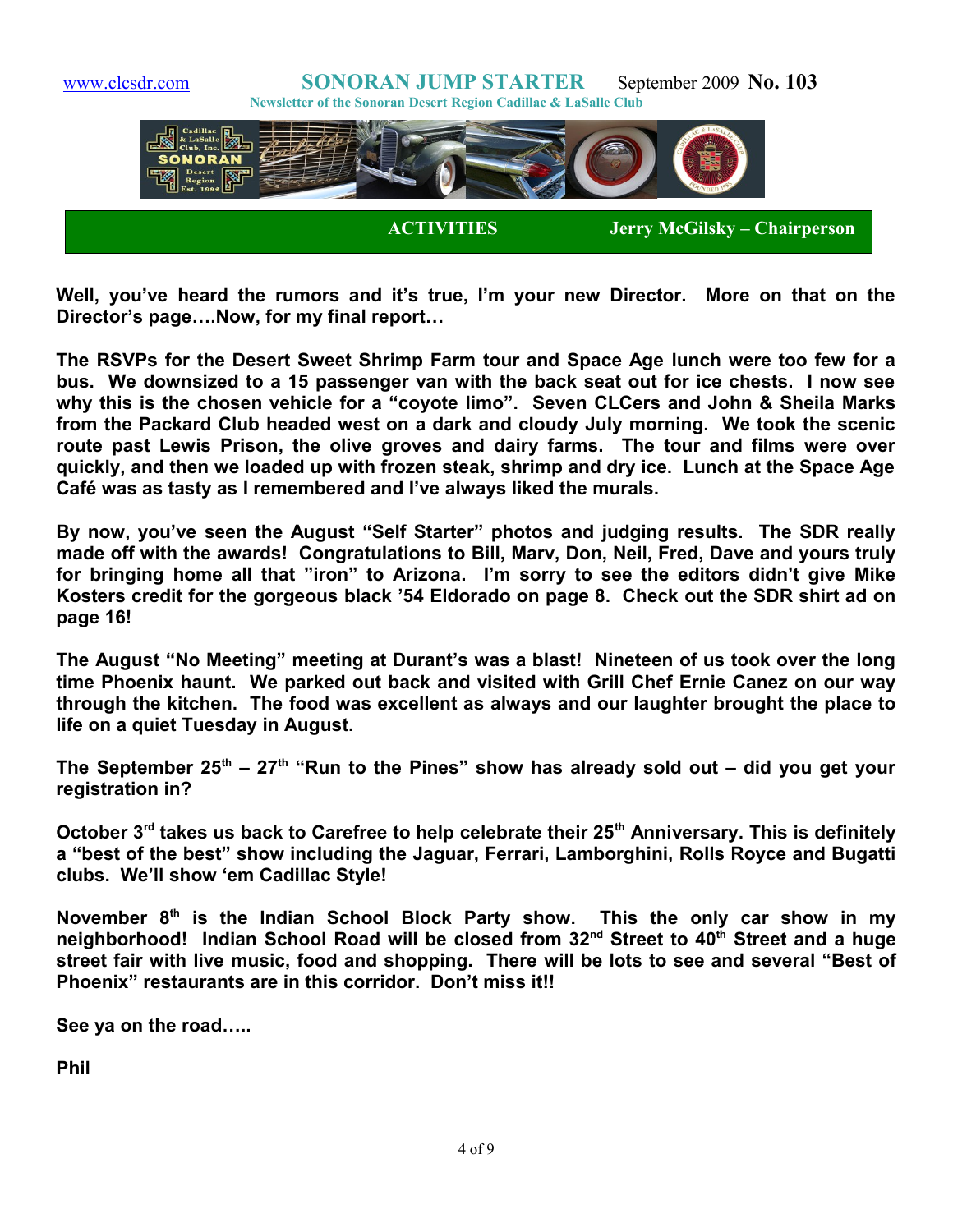

#### **AND FINALLY**

**As they say, "After 3 days, fish and company begin to stink", and after 2 years, a director of a region, well… draw your own conclusion.**

**I have been involved within our club in various capacities for 25 years and that by my account is plenty. So effective Tuesday, July 14th, 2009, I will move into that rare air, that of "Director Emeritus".**

**The Sonoran Desert Region over the past 2 years has gone through a renewal, a renaissance, a revision of purpose and direction. Witness our new interactive website that reaches out to the world and boldly announces "look at us". Our product store, and the distribution of the** *Jump Starter* **our entertaining and colorful newsletter via email. New exciting and diverse activities, revised accounting procedures, aggressive membership programs, up to date legislative issues that impacts our hobby. New membership benefits, guest speakers, revenue streams through advertising, creative public relations as regional promotions and the marketing of Cadillac & LaSalles to benefit you. The concept of Women of Cadillac, new adventures for women only. Our on-going community involvement is part of our goal through helping those less fortunate in their time of need.**

**I now want to thank all of those who raised their hand to volunteer, willingly so, that have moved the SDR into a strong position, both locally and nationally. We are poised to take on the future to the benefit of all. I want to thank each of you, the membership, for your patience, understanding and your enthusiasm during this time of change.**

**I am sure that your continued support of our new director, Phil Terry, will make the future of our region even better. Raise your hand, be involved, it's your club, it's your friends.**

**I have accepted new challenges at the national club level which will occupy more time. So there you have it, see you in America.**

**Dave Ritchie SDR Director Emeritus**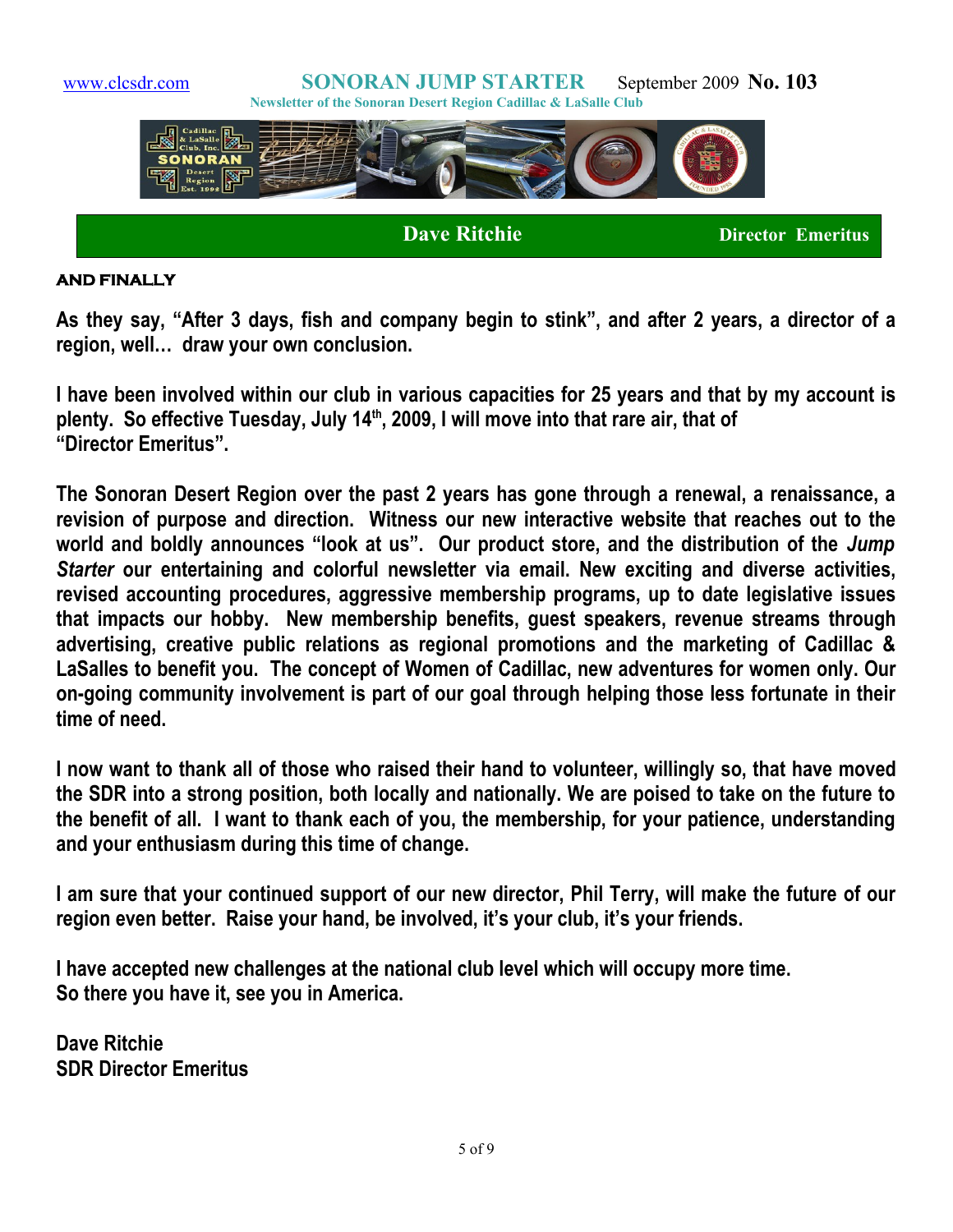

 **Treasurer's REPORT Jerry McGilsky – Trea.**

# **\$\$\$\$ Notes from the Treasury \$\$\$\$ Treasury Balance = \$4,105.53**

**Revenue:**

**To date we have received \$1,770.00 in advertising. Check out the web-site and view our sponsors!**

### **Activities:**

**Now that Phil Terry has moved up in the world we have decided it would be in the clubs best interest to generate an Activities Committee! This will ensure some great events in the future and further club involvement.** 

> **Activities Committee: Jerry McGilsky – Chairperson Dave Dubie - Advisor**

**Committee Volunteers: Phil & Sandi Terry - Dee & Don Pellegrini - Bob Joslyn Dr. Richard Kocher - Dr. John Melde - Tom Hodges**

**Sonoran Desert Region – STORE Dee Pellegrini - Mgr**

**Congratulations to all of our club members who won awards at the Grand National in Las Vegas.** 

**Our cars were fabulous and our club shirts were outstanding!!!**

**Check the August issue of the Self-Starter and see our ad for our club store. We have arrived as a show stopper club!!! So, if you don't have one of our outstanding shirts order one today.**

**Stay tuned for some new products to be added to our club store in the near future. Have a safe and cool summer. See you in the fall!!**

**HAPPY SHOPPING!!**

**CONTACT: Dee Pellegrini at: [dpellegrini66@msn.com](mailto:dpellegrini66@msn.com) or (480) 419-1137**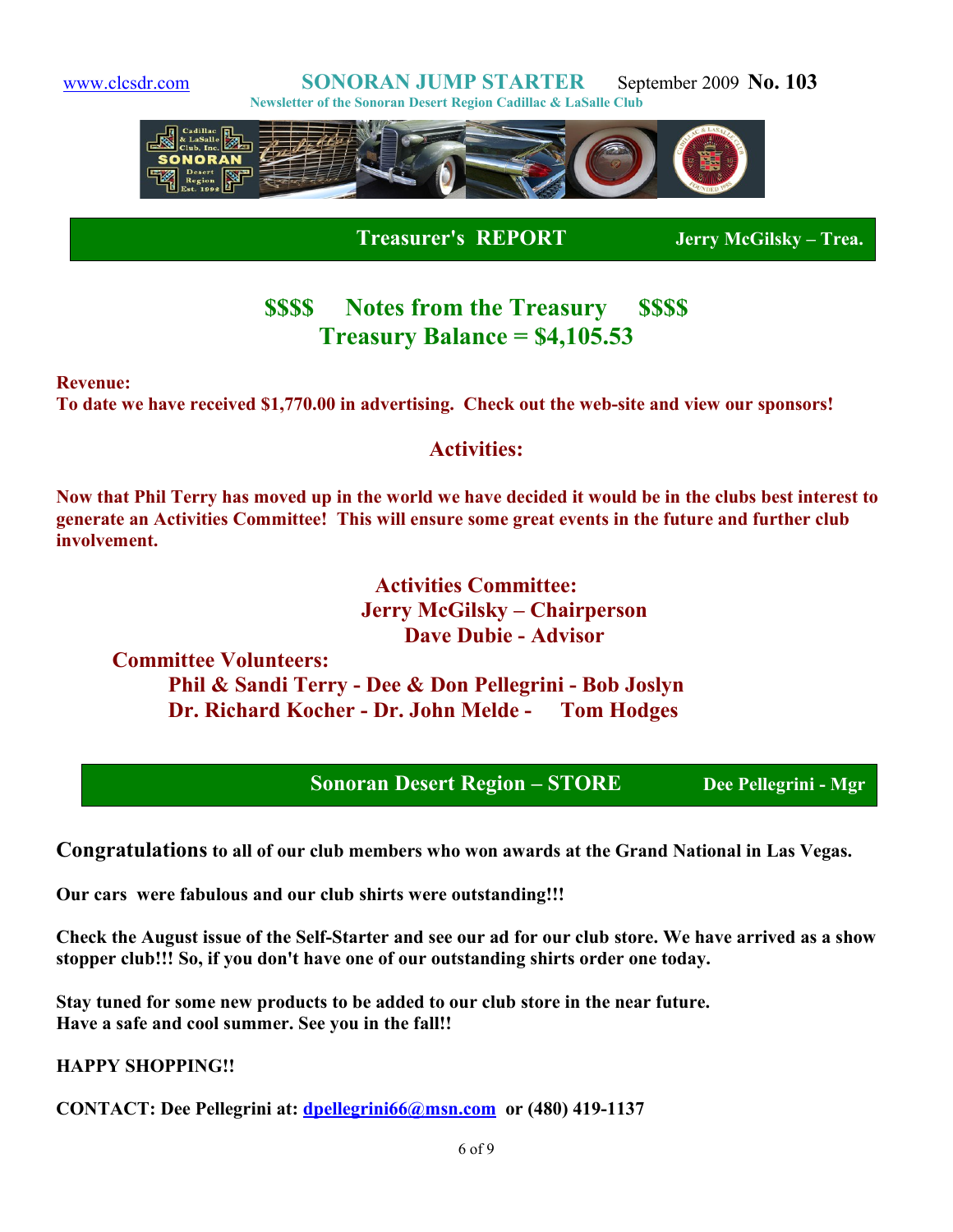[www.clcsdr.com](http://www.clcsdr.com/) **SONORAN JUMP STARTER** September 2009 **No. 103 Newsletter of the Sonoran Desert Region Cadillac & LaSalle Club Introducing – Fred Rank Car Coordinator** 

**I have always had a strong interest in Cadillac's dating back to the 50's when my father bought a 1952 Coupe de Ville from Kvam Cadillac in Milwaukee ,Wis. I really liked that car, but sadly they took it back the next day because they had buyers remorse.**

**A few years later , they finally bought a 1957 Cadillac Coupe and kept it. I was 16 then and driving it was a dream for a high school kid. A year later our neighbor , the wealthy widow of the owner of Kvam Cadillac who owned a 1960 brand new Coupe de Ville ( she got one every 2 years direct from GM) asked me to drive her back from her Florida winter home in Sarasota. She paid for my flight down there and I stayed a week. I took the car to nearby Lido Beach and at age 17 so you can imagine the good times I had with that expensive gold Cadillac. We drove it back to Wisconsin later in June, but when the 2 years came up we loved her car so much my Dad bought it from her. How ironic was that? We had that car for many years and I still have a picture of it .**

**When we retired to Phoenix in 2006 , a friend in the local Cadillac Club, Sonoran Desert Region, bought a 1976 ElDorado and took me for a ride. At his urging I joined the Club, but had no Cadillac. So, the search began to find a 1960 Cadillac. To help with this quest I employed a Consultant , Dave Dubie from our club. He had owned a 1960 from his mother , it never left the family so an expert on 1960s was close at hand. After several bad finds locally in Phoenix , a dealer in Maryland , Annapolis Classic Cars e-mailed me about a 1960 White ElDorado convertible with a service book with pictures of the restoration . He had found it close by in the Las Vegas suburb of Pahrump , but, we had to get there the next day or it was gone on a car hauler to Maryland. We flew in on the red eye , rented a car and met the car hauler near the Tropicana Hotel. It was easy to inspect the undercarriage as it was on the upper level .The body was straight and the magnet test was perfect on the metal. We got it started luckily ( old gas) and drove it . The car needed a few things to liven it up like new leather,carpet, refresh the side panels but the car was solid and even had the rare air suspension system intact , plus the hard boot 3 piece kit. We decided to buy it off the truck and wired the money to the dealer in Maryland . He had the title but I had the car. I took a leap of faith that all would be well. That same day we hooked up the the car hauler truck driver with a Cadillac mechanic, Gary Herman, a specialist in Prescott Arizona and he met the hauler on I -40 and transferred the car to his trailer. He basically updated and inspected everything, A/C, Air ride compressor, plus replacing basic items like belts and fluids. I did talk with the prior owner , and he told me all of the things he did to the car including overhauling the engine and tranny plus new paint and chrome. He did a nice job and the cars runs smooth especially on that air ride.The next step was to finally drive it to Phoenix in June's 114 degree heat down I -17 to our home. It made the trip nicely and even the A/C worked fine. My local Cadillac Club mechanic, Bill Link , did the major job of upgrading the air suspension from Mastermind in California and installing the new but original leather from Jenkins in the heat of our garage in the Summer of 2008. This June we took the car with others from the club in an enclosed car hauler to Vegas for the Grand National and it took 2nd with 96.1 points in the Primary Class.**

**One of my greatest joys apart from driving the car is sharing it with young and old who delight in seeing it and asking questions. I now have a very thick restoration book and on page one of the book is a small color picture of what started it all , that 1960 Gold Coupe de Ville that I drove back from Florida as a teenager.**

**Fred Rank**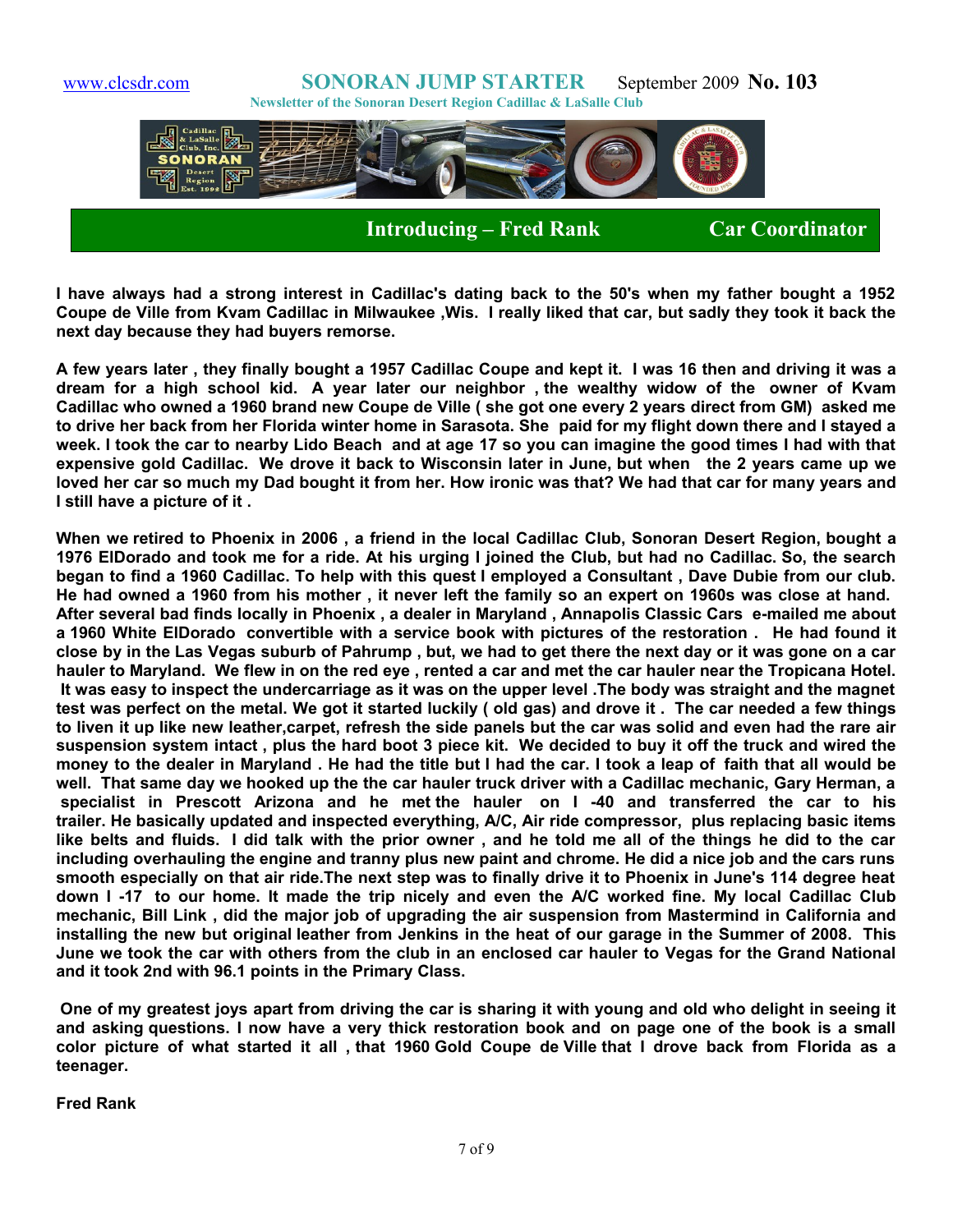

### **Legislative highlights.**

- 1. The Arizona state legislature has been so busy trying to pass a budget they have not had much time to do too much damage.
- 2. Legislation opening the door to authorize toll roads in Arizona has passed.
- 3. On the national front application has been made to the EPA to allow the ethanol content of gasoline to increase to 15% from 10%. The EPA has until Dec. 1 to decide whether to grant or deny the request. SEMA, The Engine Manufactures Association,The Alliance of Automobile Manufactures and the Outdoor Power Equipment Institute have protested the change.
- 4. The next AAHC meeting will be held Sept. 14, 2009 since the first Monday is Labor Day. The meeting is held at the Sanderson Truck lot, 51st Ave. and Grand, Glendale, AZ. at 7:30 PM. Everyone is invited to attend.